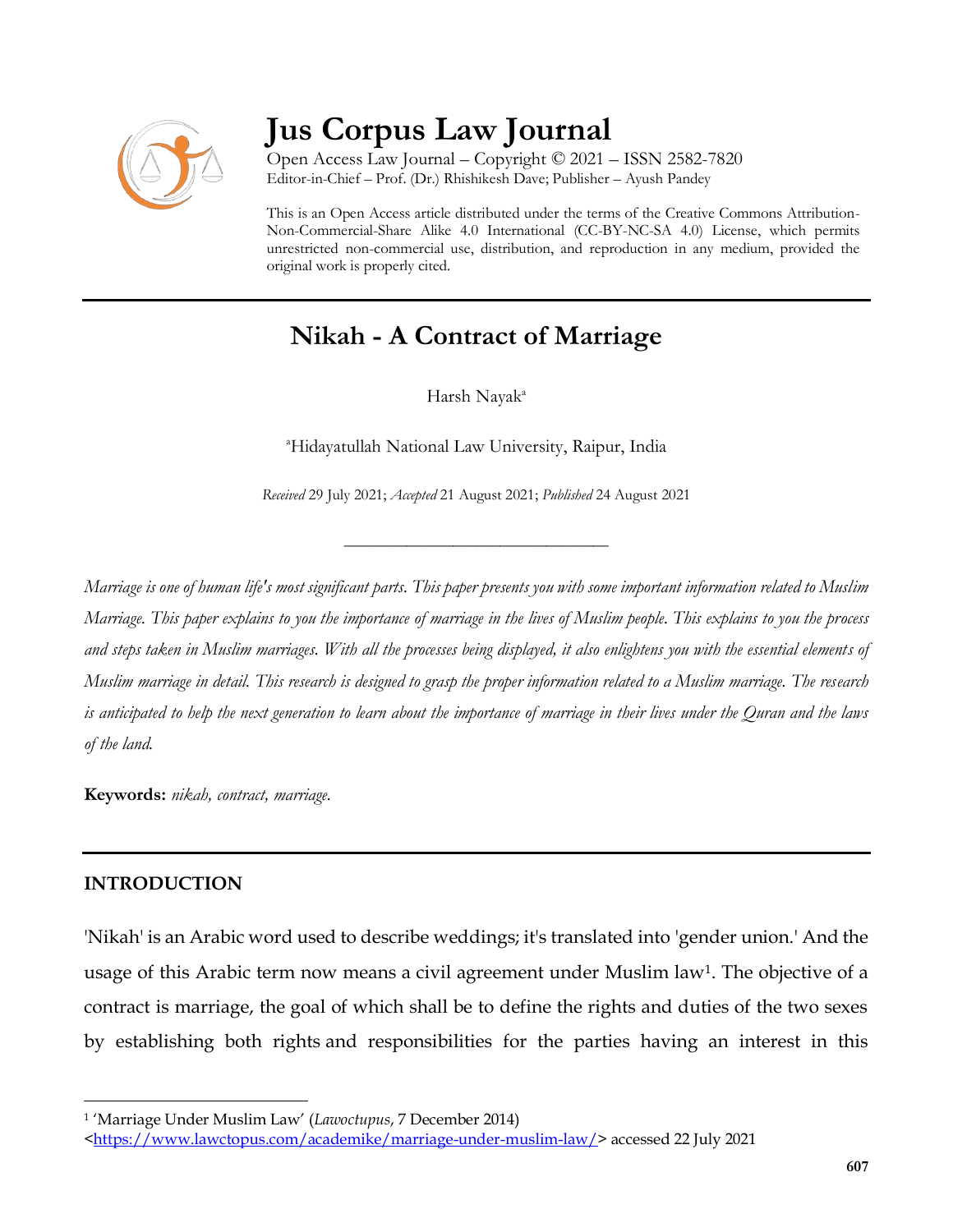agreement and between the parties and children born with this union. Unlike civil contracts, a contract by Nikah is not time-bound and cannot be terminated if procreation is not achievable (due to various reasons).<sup>2</sup> It is a highly holy and emotional act from the point of view of the Muslim faith – two souls gathered to fulfill the constant lines of mankind. Marriage serves as a way to fulfill and controls sexual needs so that you do not become a prisoner. It is a social need because marriage is the foundation of families and one of the essential elements of our society is families<sup>3</sup>

The legally binding marriage contract between bride and bridegroom; the Islamic marriage contract. A contract that results in man and woman living and supporting each other within the confines of the rights and duties laid forth for them<sup>4</sup> . Marriage is a civil contract, not a sacrament, in accordance with the rule of Mahomedan law. All the rights and obligations which it creates are immediately applicable and are not subject to any previous circumstances like the husband's payment of a door to a wife.<sup>5</sup> The Muslims undertake many rites and ceremonies in their marriages, although these are not fundamental to Muslim marriages.<sup>6</sup> In order to validate the marriage, there are some essentials that are required to be followed. These are as follows:

(i) Proposal and Acceptance

- (ii) Competent parties
- (iii) No legal disability.

# **PROPOSAL AND ACCEPTANCE**

Under Muslim marriage, the proposal is termed as 'ijab,' and acceptance of that proposal is termed as 'qubul.' Like any other contract proposal and acceptance are the essence of the contract

 $\overline{a}$ 

<sup>2</sup> *Ibid*

<sup>3</sup> Abhishek Kumar Pandey, 'Concept of Marriage in Muslim Law' (*legalserviceindia*)

[<sup>&</sup>lt;https://www.legalserviceindia.com/article/l162-Concept-of-Marriage-in-Muslim-Law.html>](https://www.legalserviceindia.com/article/l162-Concept-of-Marriage-in-Muslim-Law.html) accessed on 22 July 2021

<sup>&</sup>lt;sup>4</sup> Harshit Khare, 'Muslim Marriage in India' (*legalserviceindia*) [<http://www.legalserviceindia.com/article/l418-](http://www.legalserviceindia.com/article/l418-Muslim-Marriage.html) [Muslim-Marriage.html>](http://www.legalserviceindia.com/article/l418-Muslim-Marriage.html) 22 July 2021

<sup>5</sup> Pandey (n 3)

<sup>6</sup> *Ibid*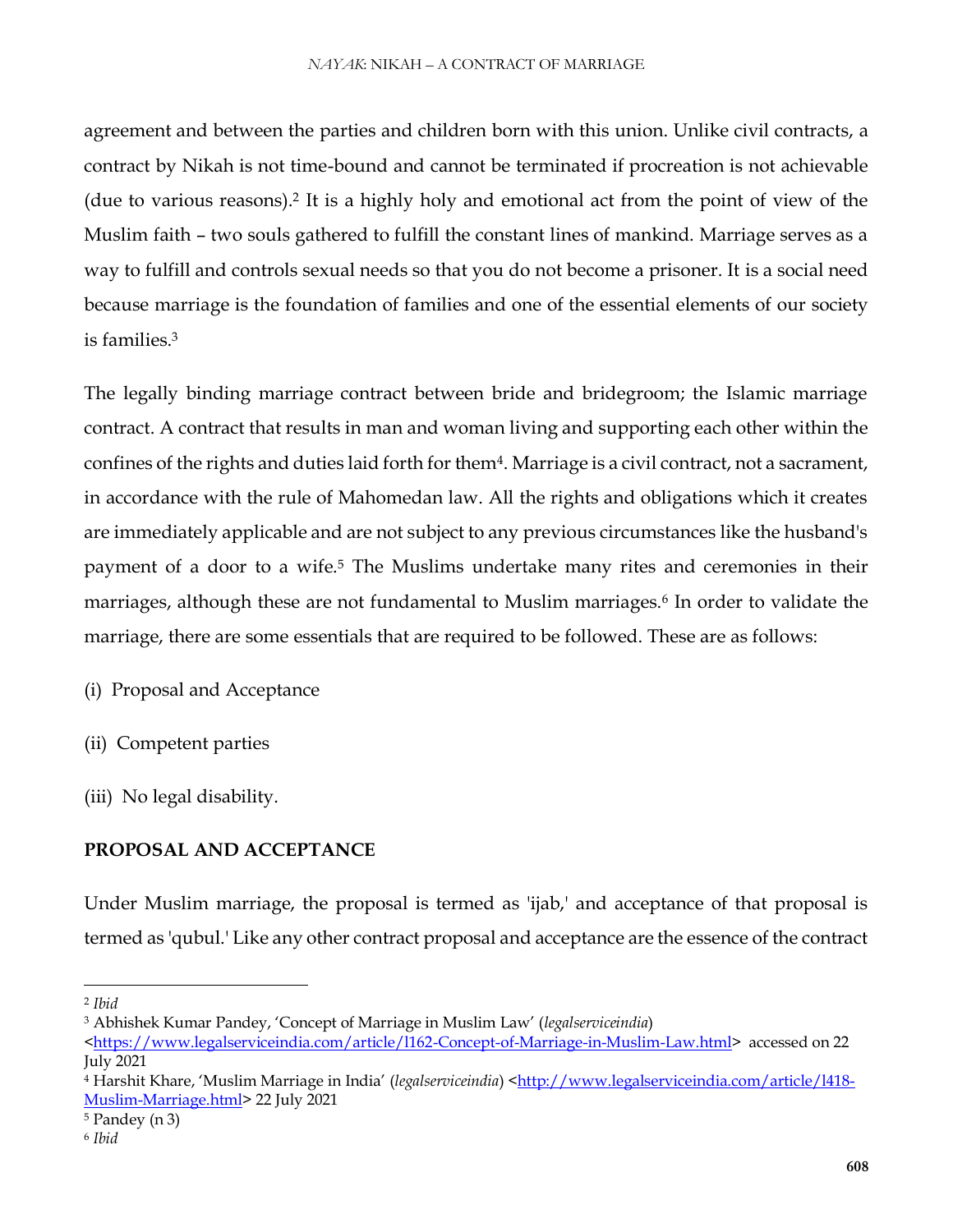being entered,<sup>7</sup> so it's the same in the Muslim marriage contract; also there has to be a proposal to which if the other party accepts, then only there will be the completion of the marriage contract<sup>8</sup>. This marriage must take place at one meeting, and two individuals must be a witness to the agreement, and it is very important that the man himself or a person on his own behalf and the women individually or a person on his behalf agree to the agreement before the witness. Since Muslim women are under pardha, a connection of the girl and two witnesses are sent to her, and they ask her if she accepts the marriage proposal and the husband's dower or not.<sup>9</sup> If she accepts it, then the matters fall in the hands of Qazi, the husband, along with the relation, and the witness is presented in front of the Qazi, who asks him that if he offers to marry the girl with payment of dower. If he says yes, then the relation who was sent inside to take the answer of the girl conveys the girl's message "yes" then the Qazi reads some portion of the Quran, and in his way, marriage is completed. Both consents taken must be free consent without any external pressure.

Mst. Zianaba vs Abdul Rahaman,<sup>10</sup> Was the case where the court enlisted some of the essentials of Muslim marriages, such as the contract can be oral or written. When the contract is written, the document is called Kabin-nama, important evidence of marriage.<sup>11</sup> There must be no ambiguity in words expressed at the time of the agreement; both the parties must be clear and must stand by what they have said. Abdul Kadir v. Salima and Anr,<sup>12</sup> This case is also related to providing some essentials of Muslim marriage.

Rashida Khatoon v S K Islam,<sup>13</sup> this case is the perfect example to show how this contract works. A man promised a lady that he will marry her and persuaded her and cohabitated with her, which resulted in a child being born. The women claimed that status of wife. But as per Muslim law, there has to be a proposal and acceptance in the presence of 2 witnesses at a one-time

 $\overline{a}$ 

 $<sup>7</sup>$  Khare (n 4)</sup>

<sup>8</sup> Ashish Agarwal, 'Essential Conditions for Muslim Marriage in India' (*legal bites*, 4 November 2020)

[<sup>&</sup>lt;https://www.legalbites.in/essential-conditions-for-muslim-marriage/>](https://www.legalbites.in/essential-conditions-for-muslim-marriage/) accessed 23 July 2021

<sup>9</sup> *Ibid*

<sup>10</sup> *Mst. Zianaba v Abdul Rahaman* AIR 1945 Pesh 51

<sup>11</sup> *Ibid*

<sup>12</sup> *Abdul Kadir v Salima & Anr* (1886) ILR 8 All 149

<sup>13</sup> *Rashida Khatoon v S K Islam* AIR 2005 Ori 57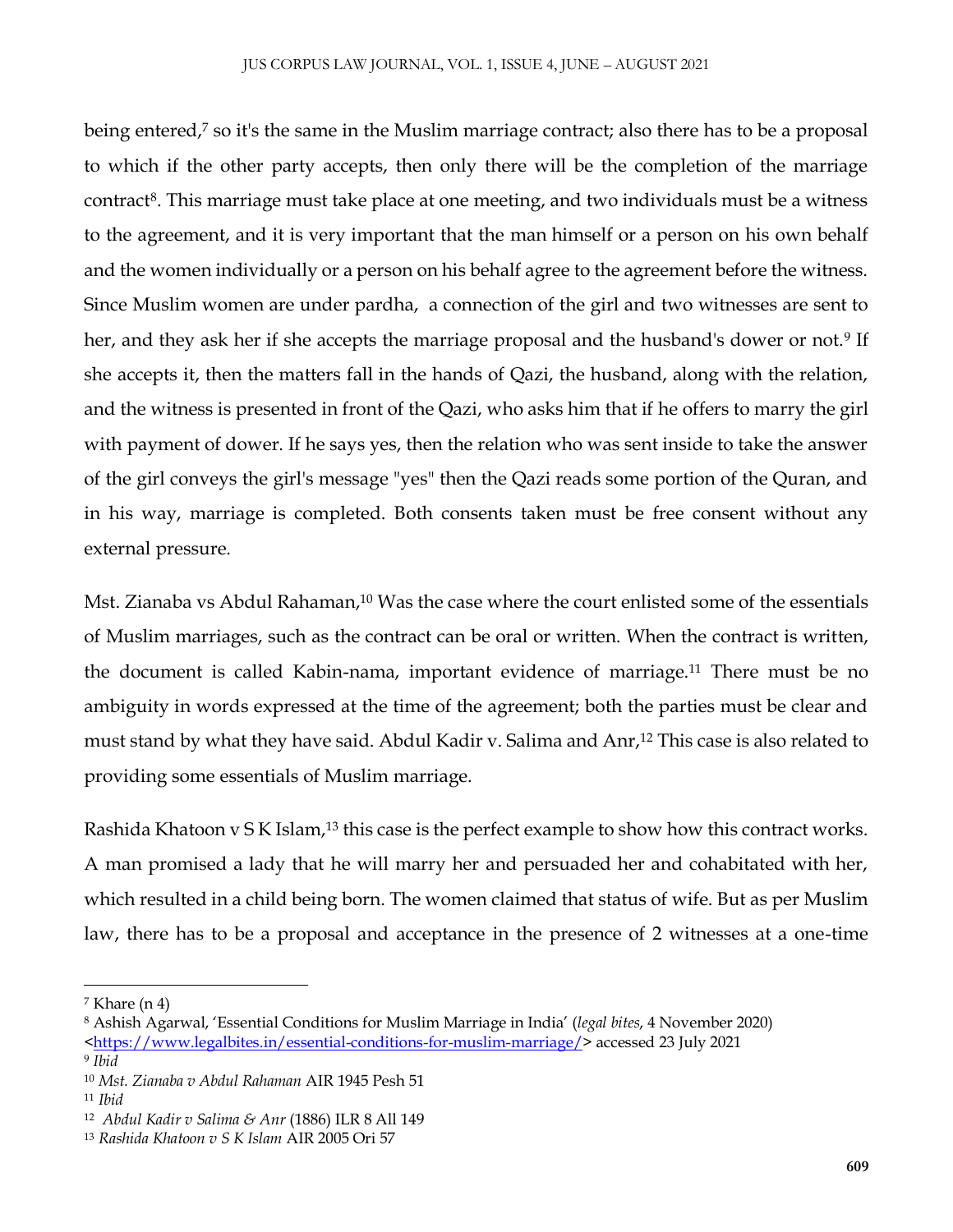meeting. None of the essentials were met. He only promised he doesn't give the proposal. So she was denied the title of wife because none of the essentials were met.

Under Sunni law requires the presence of 2 witnesses, the absence doesn't leave the marriage void, but it becomes irregular.<sup>14</sup> Under Shia law, witnesses' presence is not important neither required. Only at the time of dissolution of the marriage in Shia presence of a witness is required.<sup>15</sup> Under Hanafi law, even if the consent is not free and even if there was no intention of the parties to get under a marriage contract, they consider it a valid marriage.<sup>16</sup>

#### **COMPETENT PARTIES**

**The age of marriage** – the parties, must be competent to enter into a contract. They must know the nature of the actions they are performing. A Muslim with a sound mind and puberty may conclude a marriage contract. An unsound-minded person's marriage contract is invalid unless it is entered within a lucid interval. A guardian can enter into a marriage contract on behalf of the lunatic.

**Puberty** is the stage at which a person is capable of sexual intercourse and procreating children. The majority used in general contract law and puberty in Muslims are one and the same thing.<sup>17</sup> The presumption in Muslim law of the majority is 15 years, but Hedya lays down that the earliest age of puberty for a man is 12 years and for girls is nine years. Hanafi presumes it as 15 years for both sexes. Shia takes it when a girl starts menstruating for the girls. With respect to marriage, Muslim law is untouched by the Indian Majority Act 1875.<sup>18</sup>

But the Prohibition of Child Marriage Act, 2006,<sup>19</sup> declares that the age of marriage for boys is 21 years and for girls is 18 years. A marriage below this age would be voidable at the option of the concerned person by section 3 of the above act.

 $\overline{\phantom{a}}$ 

<sup>18</sup> Indian Majority Act 1875

<sup>14</sup> *Kadir* (n 12)

<sup>15</sup> *Khatoon* (n 13)

<sup>16</sup> *Ibid*

<sup>17</sup> *Zianaba* (n 10)

<sup>&</sup>lt;sup>19</sup> Prohibition of Child Marriage Act 2006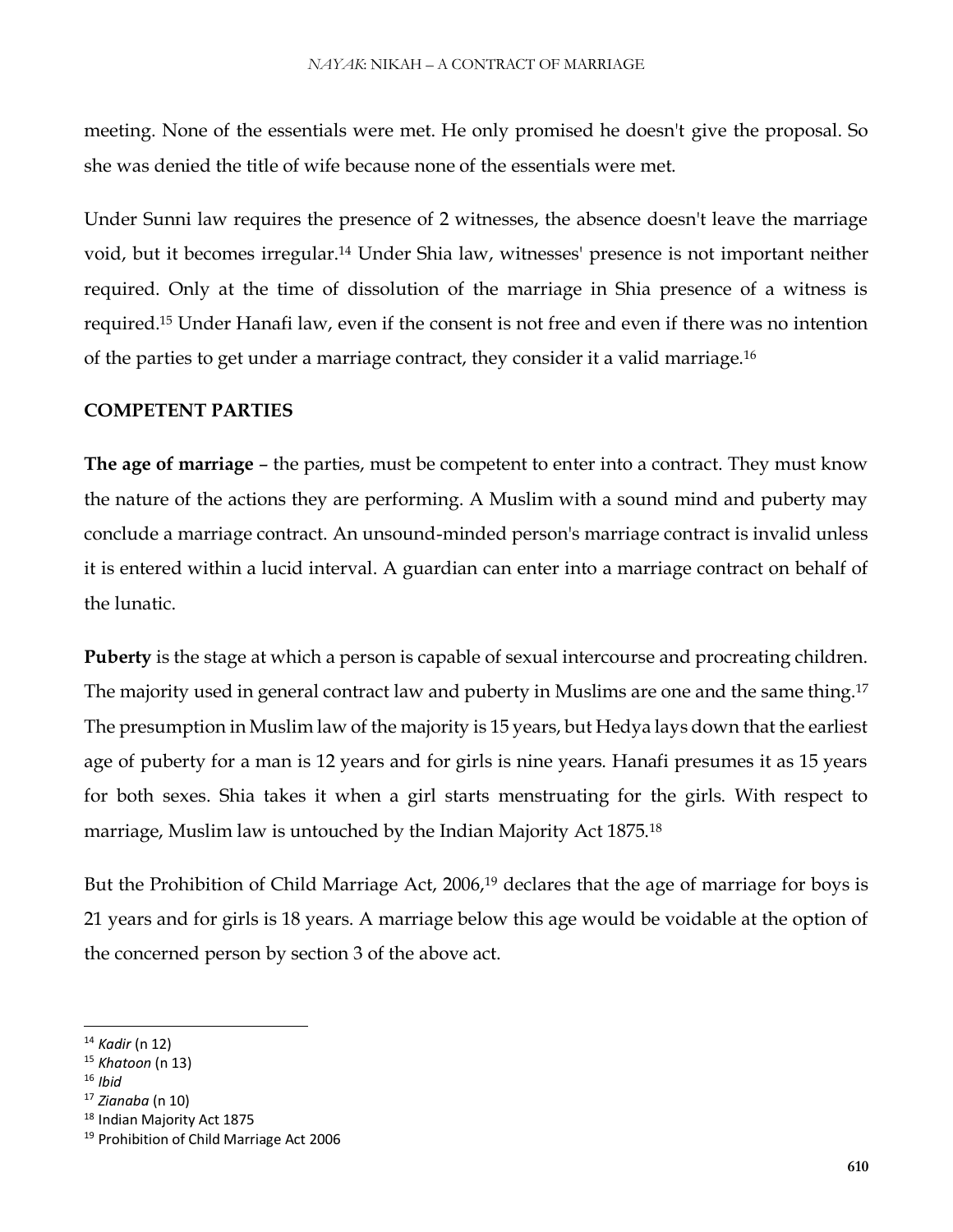**Marriage of guardian** – below the age of puberty, if anybody wants to enter into a marriage contract, then he has to take the consent from his guardian; without his permission, he or she would not be able to enter into the contract.

**Guardianship in marriage (jabr)** – in Sunni law, the rights of guardianship falls in the hands of following people successively;

- (a) father,
- (b) paternal grandfather
- (c) brothers and other male members of the father's side
- (d) mother
- (e) maternal uncle or aunt or any other maternal relation without the prohibited degree
- (f) the state

Abdul Ahad v Shah Begam<sup>20</sup> Was a Jammu and Kashmir high court case, a 14-year-old minor girl was married to a major man. The husband stayed at her parent's home with his wife, then sought to pull her away, but her parents refused. They denied it, which led to litigation.<sup>21</sup> The high court held that the girl was minor at marriage, and the marriage was guaranteed by a person who was not competent to give her in marriage at the time of the girl's minority.<sup>22</sup> The person who granted his permission to the marriage was Girl's Wali, who was her uncle who happened to be the father of the groom and who had no legal right to give guarantee in the marriage of this minor girl. The court declared that the girl did not even need a repudiation to annul the marriage of void ab intio. Under Shia law, only the father and the grandfather, how high soever are recognizable as the guardians for the marriage of a minor.

 $\overline{\phantom{a}}$ <sup>20</sup> *Abdul Ahad v Shah Begam* AIR 1940 Cal 251

<sup>21</sup> *Ibid*

<sup>22</sup> *Ibid*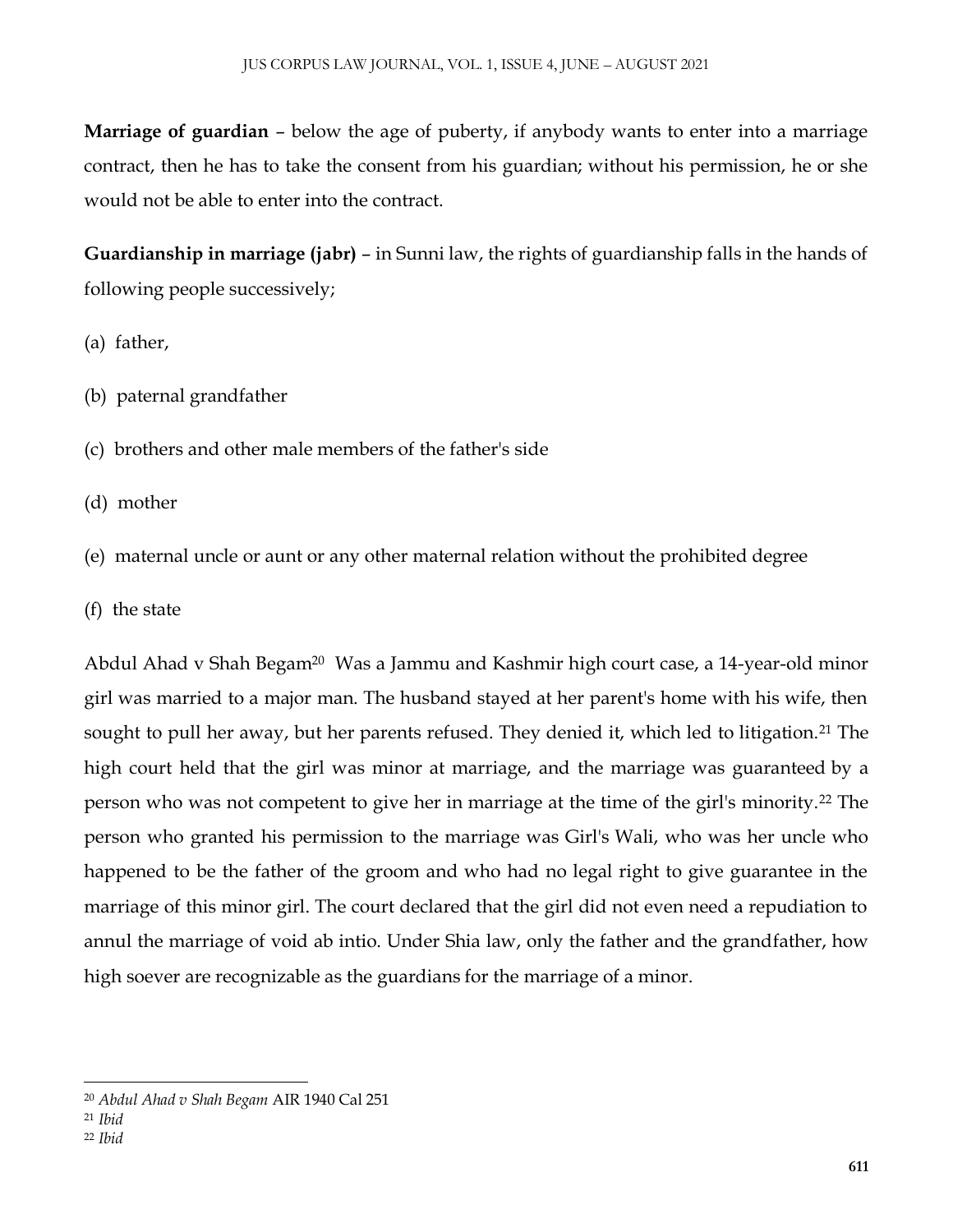Authorization is given by an unauthorized person (Akd Fazuli) – when consent for the minor marriage is given by remoter guardian in spite of the presence of the nearer guardian, who has not given the consent, the marriage is void.<sup>23</sup> But if the party agrees to the marriage after attaining puberty then the marriage becomes valid.

**Option of puberty –** when a minor is married with the consent of the guardian, and after attaining puberty, he gains the right to repudiate or rectify the marriage contract. So, the option of puberty is the right given to the boy/girl who was married by the consent of the guardian in order to recheck the marriage contract.

In Abdul Karim vs Amina Bai,<sup>24</sup> It was declared that the repudiation choice provided to the wife is based on the values emphasized in the Qur'an repeatedly. This is one of the safeguards by which Islam alleviates the effects of pre-Islamic institutions, which mercilessly assault women and children. When a woman reaches puberty, he must quickly exercise his choice of repudiation, and the option is to be lost if the wife consummates. Nevertheless, I definitely would not be accountable for a judgment made that violates the basic principles that I referred to and which are properly enshrined in all the documents. I would not want to forget that if the woman comes to puberty while she lives with her spouse (as the plaintiff said), her choice is not established until she expressly consents or implies marriage. It is not enough to consummate. Consummation must take place with the permission and consent of the wife.

(1) Saghir – The first stage is when the boy or girl is under the age of 7, and the marriage is therefore invalid ab intio. There are no conditions at this stage of marriage.

(2) Sariri – this is the second stage where the age of boy or girl is between 7 and 15 years, here there can be a valid marriage but only when guardians perform this. The boy or girl's consent would not stand at this stage.

(3) Bulugh – here boy or girl who are above 15 years, they can marry with their own free consent.

 $\overline{\phantom{a}}$ 

<sup>23</sup> *Zianaba* (n 10)

<sup>24</sup> *Abdul Karim v Amina Bai* ILR (1953) 59 Bom 26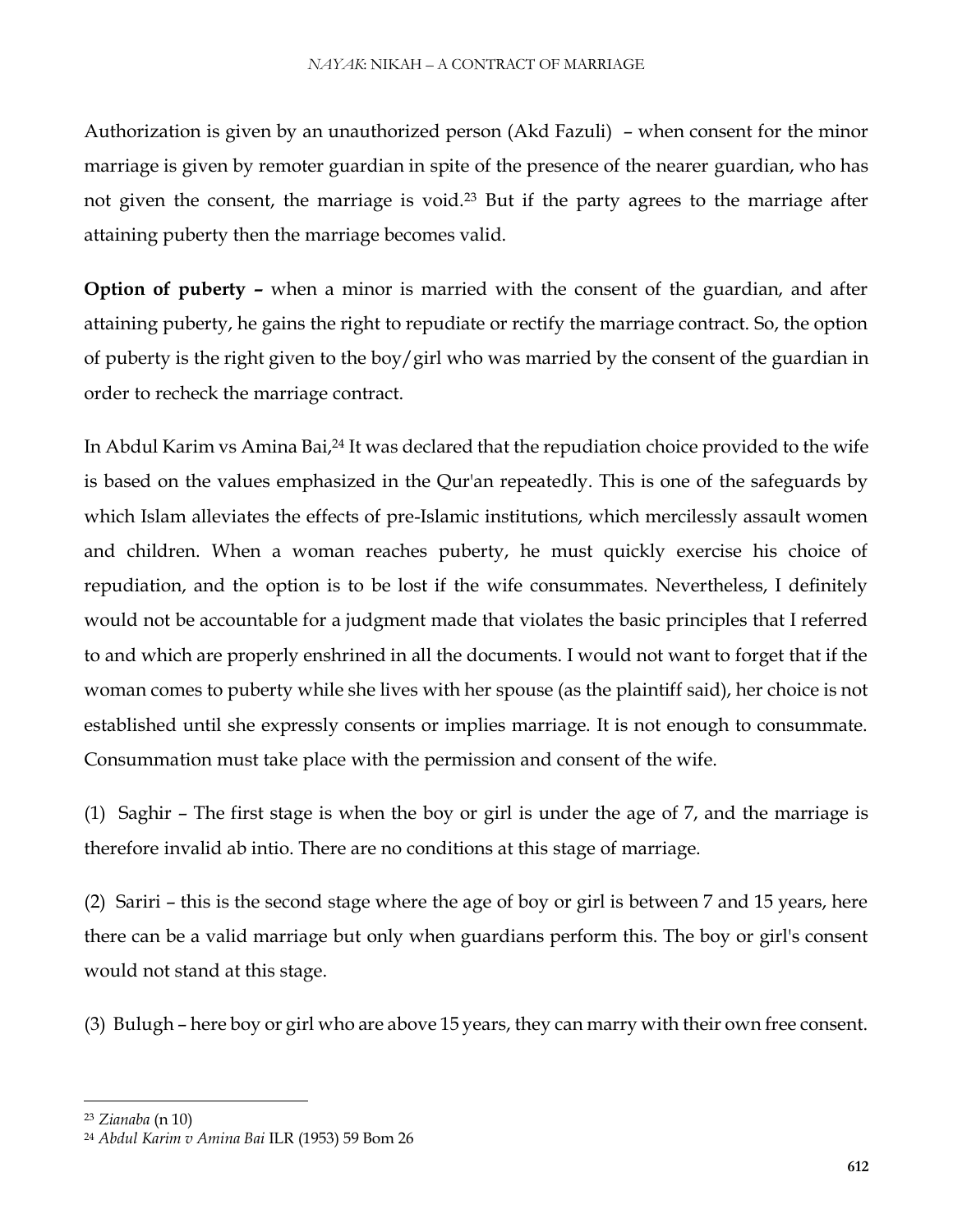### **NO-LEGAL INCAPABILITY**

There are some circumstances where marriage is not permitted. These prohibitions are divided into four types;

(1) **Absolute incapability –** where marriage is absolutely prohibited. This can be possible in three cases.

(a) Consanguinity – In the following blood relationships, marriage is forbidden for the man – (i) his mother and grandmother, (ii) his daughter or granddaughter, (iii) his sister, full or inherent, (iv) niece and grand-niece, howsoever, (v) paternal or maternal aunt, as high as ever. The aunt or great aunt is forbidden. In such relationships, marriage is void and illegitimate.

(b) Affinity – some relationships are forbidden for man to marry, (i) marriages with the mother of a wife or a grandmother, (ii) a daughter or a granddaughter of a wife or a granddaughter, and (iii) a wife of a father or a grandfather of a father how high-so ever, (iv) a wife of his son or the son of his son or the son of his daughter. By reason of affinity, marriage is invalid.

(c) Fosterage – when a child is orphaned by his mother or father, the mother who fostered him, know as foster-mother, a person must not marry his foster-mother or her daughter. The Sunni sect has some exception it.

(2) **Relative incapability –** this is the incapacity that occurs due to some situation that renders a marriage invalid and irregular for the time being. When this situation ceases to exist, then the marriage again becomes valid. For example, a Muslim man is prohibited from marrying more than four women; if he marries the 5th woman, then the 5th marriage is invalid until he divorces any of the other four women. Some of the grounds on which marriage can become invalid for the time being are as follows; unlawful conjunction, polygamy (more than 4), absence of a witness, differences of religion, women undergoing iddat.

(3) **Prohibitive incapability –** it happens in the following cases;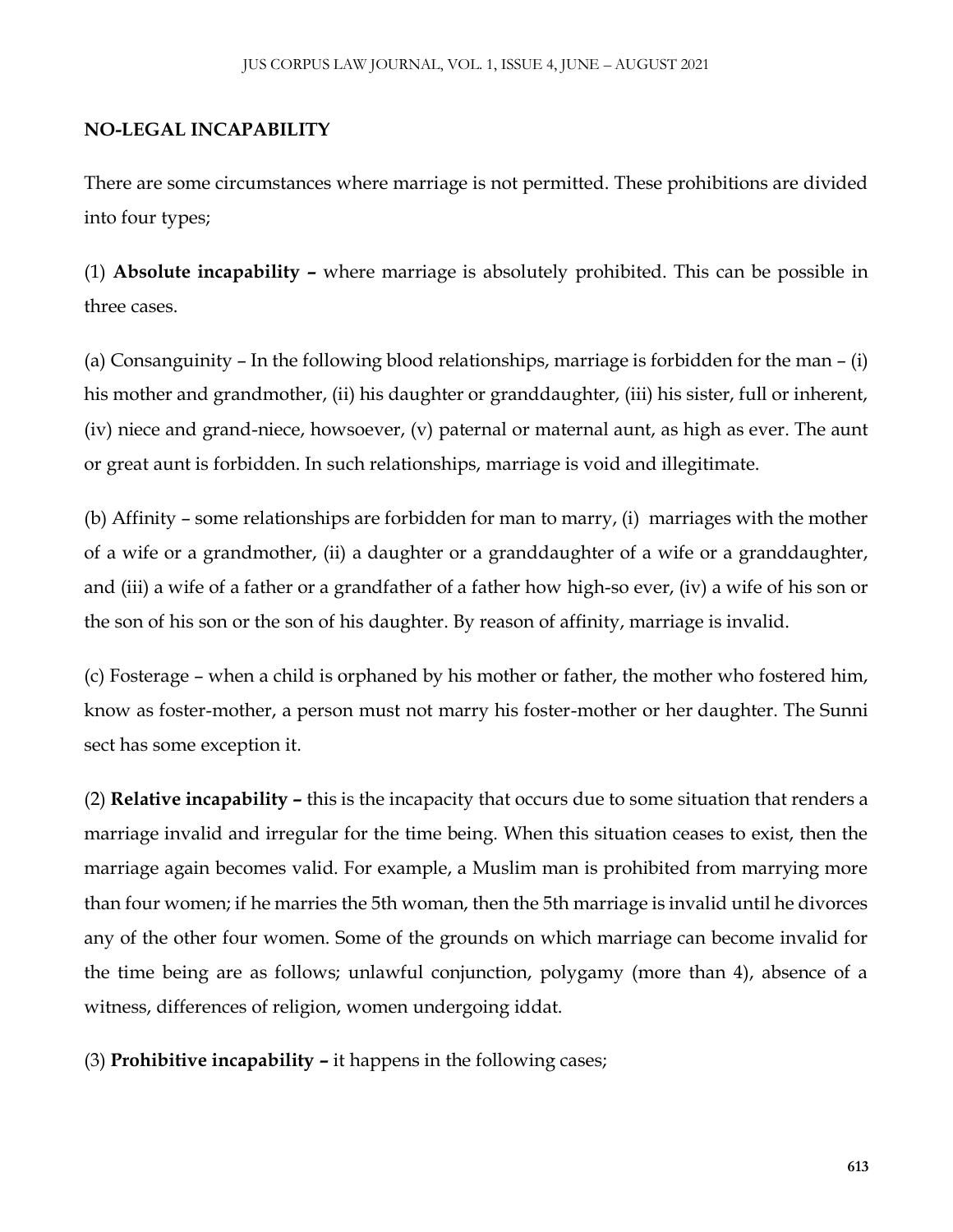(a) Polyandry – polygamy is allowed in Muslim law, but polyandry is prohibited. A woman cannot marry more than one man until the first marriage is annulled. Women performing polyandry are punished under the Indian Penal Code.

(b) Muslim women married a non-muslim – If a woman marries a non-Muslim, either a Christian or a Jew or any other faith, marriage under Sunni law is irregular and, in the case of Shia law, is invalid.

(4) **Directory incapability –** it can occur through the following reasons;

(a) marrying a women 'enceinte' (marrying a woman pregnant with a former husband, this is invalid),

(b) prohibition of divorce ( when marriage is dissolved, then they cannot remarry except by nikah hall, but this has now become unlawful,

(c) marrying during the pilgrimage ( under Shia marrying someone during the pilgrimage is prohibited, but other sects consider it is marrying during a pilgrimage to mecca as sacrosanct),

(d) marrying with a sick man.

#### **MUTA**

Shia laws allow muta marriage. Muta marriage is a temporary marriage or one for a limited duration. Traditionally, such marriages could be solemnized when the man in the marriage was traveling for long distances. In this event, a marriage between a Shia man and a non-Muslim lady might be validated.

# **CONCLUSION**

Marriage is a religious obligation of every Muslim and is seen as a moral safeguard and social necessity. The Prophet added that the marriage is my custom, and anyone who stays away is not among me. In contrast to Hindu weddings, where weddings are a ritual, Muslim weddings